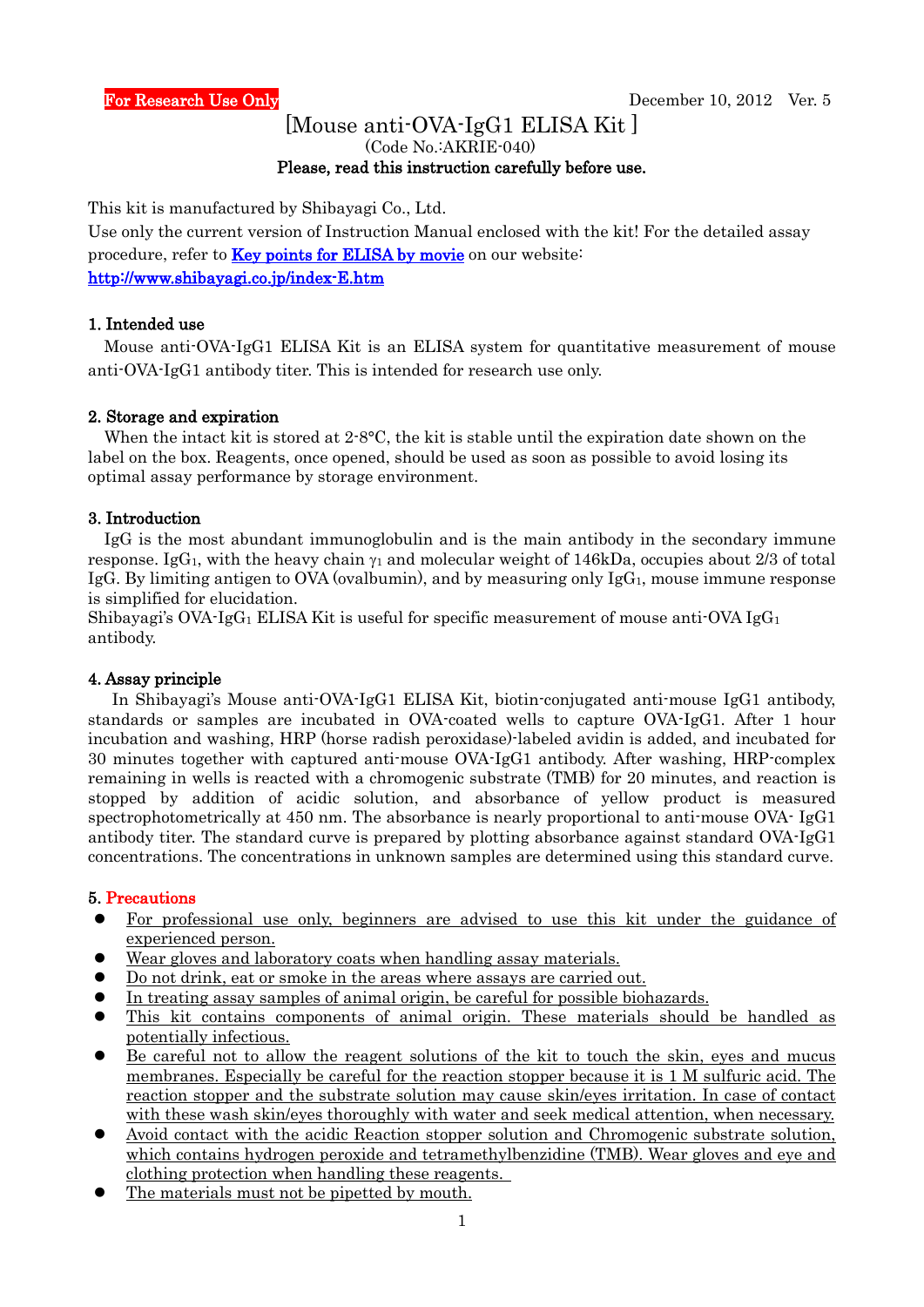- Residual samples and used tips should be rinsed in 1% formalin, 2% glutal aldehyde, or more than 0.1% sodium hypochlorite solution for more than 1 hour, or be treated by an autoclave before disposal.
- Dispose consumable materials and unused contents in accordance with applicable regional/national regulatory requirements.
- Use clean laboratory glassware.
- In order to avoid dryness of wells, contamination of foreign substances and evaporation of dispensed reagents, never forget to cover the well plate with a plate seal supplied, during incubation.
- ELISA can be easily affected by your laboratory environment. Room temperature should be at 20-25oC strictly. Avoid airstream velocity over 0.4 m/sec. ① (including wind from air conditioner), and humidity less than 30%. ①For airstream, refer to [\[Assay circumstance\]](http://www.shibayagi.co.jp/en/movie_008.html) on our web site.

# 6. Reagents supplied

| Components                                                                       | <b>State</b>                      | Amount             |
|----------------------------------------------------------------------------------|-----------------------------------|--------------------|
| (A) OVA-coated 96 well-plate (Dried-plate)                                       | Ready for use.                    | 96 wells/1 plate   |
| (B) Mouse anti-OVA- IgG1 standard $(1200 \text{ mU/ml})$<br>(derived from mouse) | Concentrated. Use after dilution. | $100 \mu l/1$ vial |
| $(C)$ Buffer solution                                                            | Ready for use.                    | 60 ml/1 bottle     |
| $(D)$ Biotin-conjugated anti-mouse IgG1 antibody                                 | Concentrated. Use after dilution. | $200 \mu l/1$ vial |
| $(E)$ HRP-avidin conjugate                                                       | Concentrated. Use after dilution. | $200 \mu l/1$ vial |
| $(F)$ Chromogenic substrate (TMB) solution                                       | Ready for use.                    | 12 ml/1 bottle     |
| $(H)$ Reaction stopper (1M $H_2SO_4$ ) Be careful!                               | Ready for use.                    | 12 ml/1 bottle     |
| $(1)$ Concentrated washing buffer $(10x)$                                        | Concentrated. Use after dilution. | 100 ml/1 bottle    |
| Plate seal                                                                       |                                   | 3 sheets           |
| <b>Instruction Manual</b>                                                        |                                   | 1 copy             |

# 7. Equipments required but not supplied  $□$ Use as a check box

- $\Box$ Purified water (distilled water)
- $\Box$  Test tubes for preparation of standard solution series.
- $\Box$ Glassware for dilution of washing buffer (a graduated cylinder, a bottle)
- $\Box$ Pipettes (disposable tip type). One should be able to deliver 5-10  $\mu$ l precisely, and another for 10-100 µl.
- $\Box$ Syringe-type repeating dispenser like Eppendorf multipette plus which can dispense 50  $\mu$ l and 100 µl.
- $\square$ Paper towel to remove washing buffer remaining in wells.
- □A vortex-type mixer.
- $\Box$ A shaker for 96 well-plate (600-1200rpm)
- $\Box$  An automatic washer for 96 well-plate (if available), or a wash bottle with a jet nozzle (refer to our web movie [\[Washing of microplate\]\)](http://www.shibayagi.co.jp/en/movie_006.html).

 $\Box$ A 96 well-plate reader (450nm  $\pm$ 10nm, 620nm: 600-650nm)

 $\square$ Software for data analysis, if available. Shibayagi is proposing the use of assay results calculation template for EXCEL. Please check our website (http://www.shibayagi.co.jp/en/tech\_003.html).

# 8. Preparation of reagents

- $\blacklozenge$ Bring all reagents of the kit to room temperature (20-25 °C) before use.
- ◆Prepare reagent solutions in appropriate volume for your assay. Do not store the diluted reagents.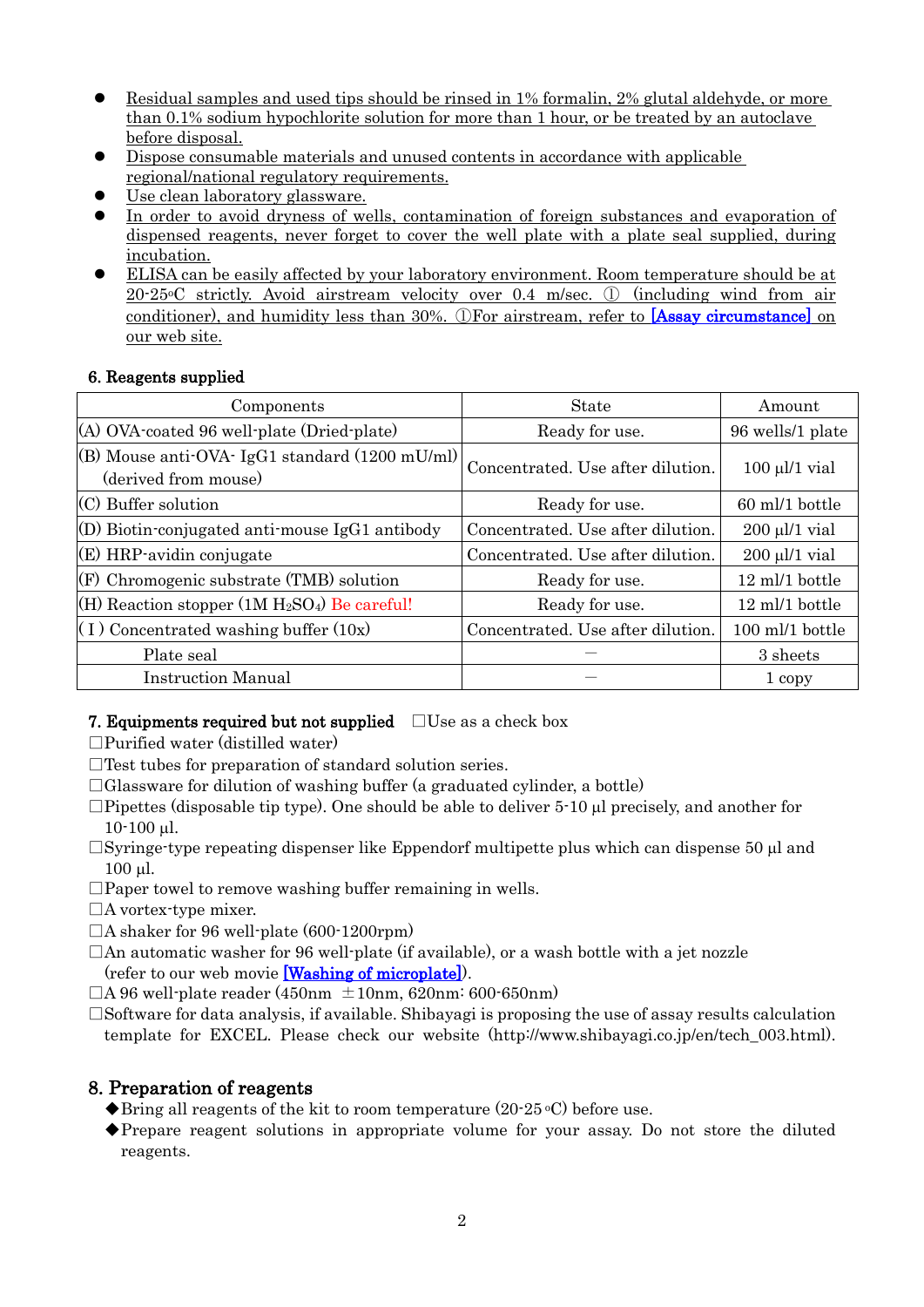# 【Concentrated reagents】

[(B) Mouse anti-OVA-IgG1 standard (1200 mU/ml)]

Make a serial dilution of original standard solution to prepare each standard solution. Example is shown below.

| Volume of standard solution     | <b>Buffer solution</b> | Concentration(mU/ml) |
|---------------------------------|------------------------|----------------------|
| Original solution : $10 \mu l$  | $90 \mu l$             | 120                  |
| 120 mU/ml solution : 50 $\mu$ l | $50 \mu l$             | 60                   |
| 60 mU/ml solution : 50 $\mu$ l  | $50 \mu l$             | 30                   |
| 30 mU/ml solution $: 50 \mu l$  | $50 \mu l$             | 15                   |
| 15 mU/ml solution $: 50 \mu$ l  | $50 \mu l$             | 7.5                  |
| 7.5 mU/ml solution : 50 $\mu$ l | $50 \mu l$             | 3.75                 |
| 3.75 mU/ml solution $:50 \mu l$ | $50 \mu l$             | 1.88                 |
| $0$ (Blank)                     | $50 \mu l$             |                      |

\*In this kit, 1 U/ml is prescribed to antigen-binding constant (Ka) 6.9x107M-1 antibody 160 ng/ml. [(D) Biotin-conjugated anti-mouse IgG1 antibody]

Prepare working solution by dilution of  $(D)$  with the buffer solution  $(C)$  to 1:100. [(E) HRP-avidin conjugate]

Prepare working solution by dilution of  $(E)$  with the buffer solution  $(C)$  to 1:100.  $[(I)$  Concentrated washing buffer  $(10x)]$ 

Dilute 1 volume of the concentrated washing buffer  $(10x)$  to 10 volume with deionized water to prepare working solution. Example: 100 ml of concentrated washing buffer (10x) and 900ml of deionized water.

# 【Storage and stability】

[(A) OVA-coated 96 well-plate]

 If seal is not removed, put the strip back in a plastic bag with zip-seal originally used for well-plate container and store at  $2.8 \text{ °C}$ . The strip will be stable until expiration date. [(B) Mouse anti-OVA-IgG1 standard (1200 mU/ml)]

Standard solutions prepared above should be used as soon as possible, and should not be stored.  $(C)$  Buffer solution] &  $(F)$  Chromogenic substrate solution]

If not opened, store at  $2.8 \text{ °C}$ . It maintains stability until expiration date. Once opened, we recommend using them as soon as possible to avoid influence by environmental condition.

 $[(D)$  Biotin-conjugated anti-mouse IgG1 antibody &  $[(E)$  HRP-avidin conjugate

Unused working solution (already diluted) should be disposed.

 $[(H)$  Reaction stopper  $(1 M H_2SO_4)]$ 

Close the stopper tightly and store at  $2.8 \text{ °C}$ . It maintains stability until expiration date.  $[(I)$  Concentrated washing buffer  $(10x)]$ 

The rest of undiluted buffer: if stored tightly closed at 2-8 °C, it is stable until expiration date. Dispose any unused diluted buffer.

# 7. Technical tips

- In manual operation, proficiency in pipetting technique is recommended.
- The reagents are prepared to give accurate results only when used in combination within the same box. Therefore, do not combine the reagents from kits with different lot numbers. Even if the lot number is the same, it is best not to mix the reagents with those that have been preserved for some period.
- Be careful to avoid any contamination of assay samples and reagents. We recommend the use of disposal pipette tips, and 1 tip for 1 well.
- Optimally, the reagent solutions of the kit should be used immediately after reconstitution. Otherwise, store them in a dark place at 2-8 oC.
- Time the reaction from the pipetting of the reagent to the first well.
- Prepare a standard curve for each assay.
- Dilution of the assay sample must be carried out using the buffer solution provided in the kit.
- The chromogenic substrate (TMB) solution should be almost colorless before use. It turns blue during reaction, and gives yellowish color after addition of reaction stopper. Greenish color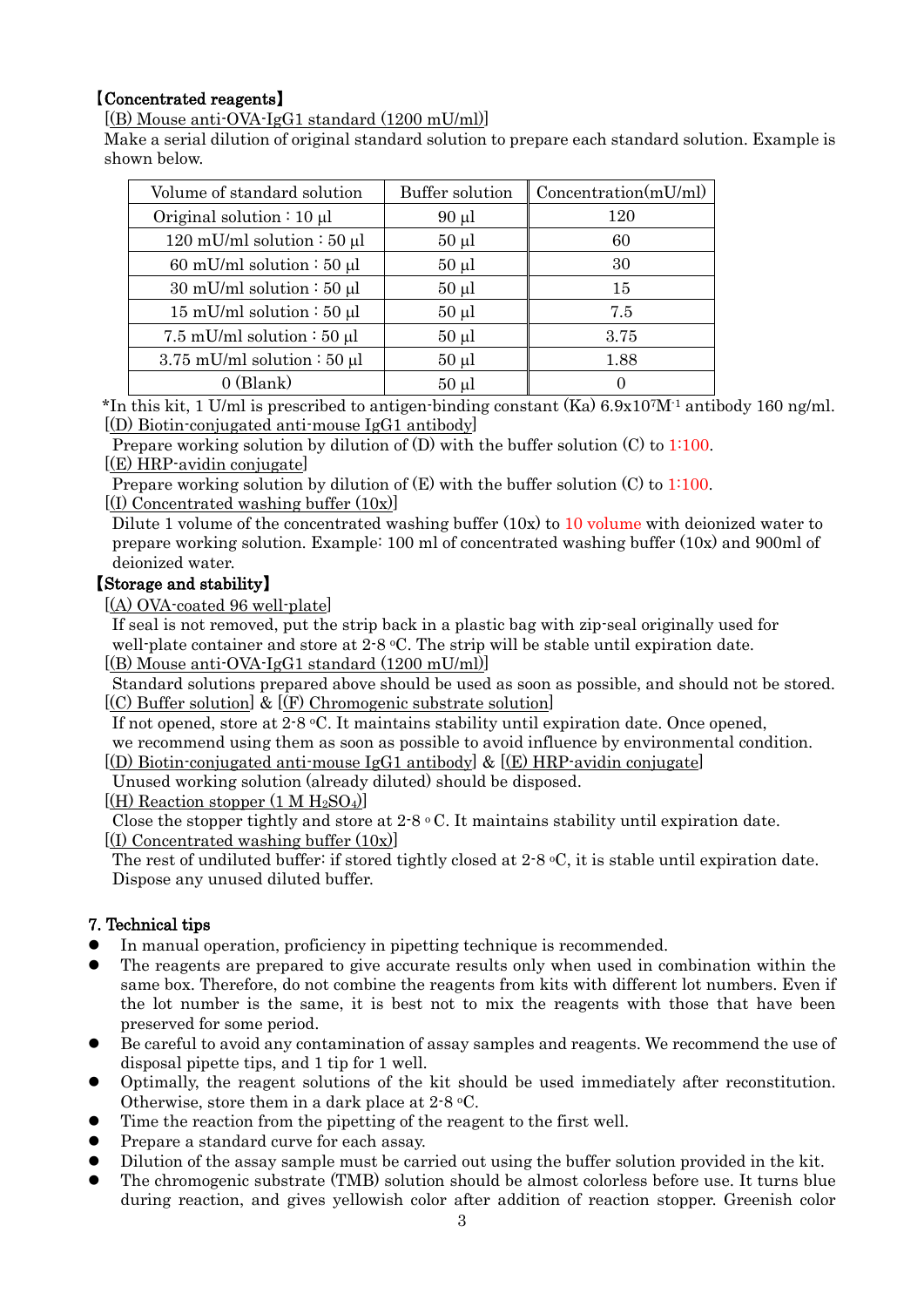means incomplete mixing.

- To avoid denaturation of the coated antibody, do not let the plate go dry.
- As the antibody-coated plate is module type of 8wells x 12 strips, each strip can be separated by cutting the cover sheet with a knife and used independently.
- When ELISA has to be done under the airstream velocity over 0.4 m/sec. and the humidity less than 30%, seal the well plate with a plate seal and place the well plate in an incubator or a styrofoam box in each step of incubation. For more details, watch our web movie [Assay] [circumstance\].](http://www.shibayagi.co.jp/en/movie_008.html)
- The standard of this kit is anti-OVA-IgG1 monoclonal antibody. Therefore, it is possible to compare the assay results even if this kit is used in a different laboratory. Principally it is not possible to compare the assay results with other assay kits' results because the standards don't always have the affinity to the same OVA.

## 10. Preparation of samples

This kit is intended to measure anti-mouse OVA-IgG1 antibody titer in mouse serum or plasma. Samples should be immediately assayed or stored below  $-35$  °C for several days. Defrosted samples should be mixed thoroughly for best results.

[Hemolytic and hyperlipemic samples are not suitable.](http://www.shibayagi.co.jp/en/pdf/Hemolysis_and_chyle.pdf)

\* To avoid influence of blood (high lipid or hemolysis, etc.), if your original samples have heavy chyle or hemolysis as the pictures below, do not use them for assay. Abnormal value might be obtained with hemolysis above 160mg/dL with this kit.



If presence of interfering substance is suspected, examine by dilution test at more than 2 points. Turbid samples or those containing insoluble materials should be centrifuged before testing to remove any particulate matter.

 Make sure to dilute samples more than 100x. Recommended is 100-10,000x depending on the antibody titer. Dilution should be carried out with the buffer solution of the kit using small test tubes before assay.

| <b>Example of dilution: Rate</b>                                      | (10x) | $100x$ $1,000x$ $10,000x$ |                                                                            |
|-----------------------------------------------------------------------|-------|---------------------------|----------------------------------------------------------------------------|
| Sample (µ1) 5 $\sqrt{20^*}$ $\sqrt{20^*}$ $\sqrt{20^*}$ $\sqrt{20^*}$ |       |                           | Buffer (µ1) $45 \int 180 \int 180 \int 180$ *One rank lower diluted sample |

Storage and stability

Sample is stable at  $2.8\textdegree C$  within a week. If you have to store assay samples for a longer period, snap-freeze samples and keep them below  $-35\degree$ C. Avoid repeated freezing and thawing cycles.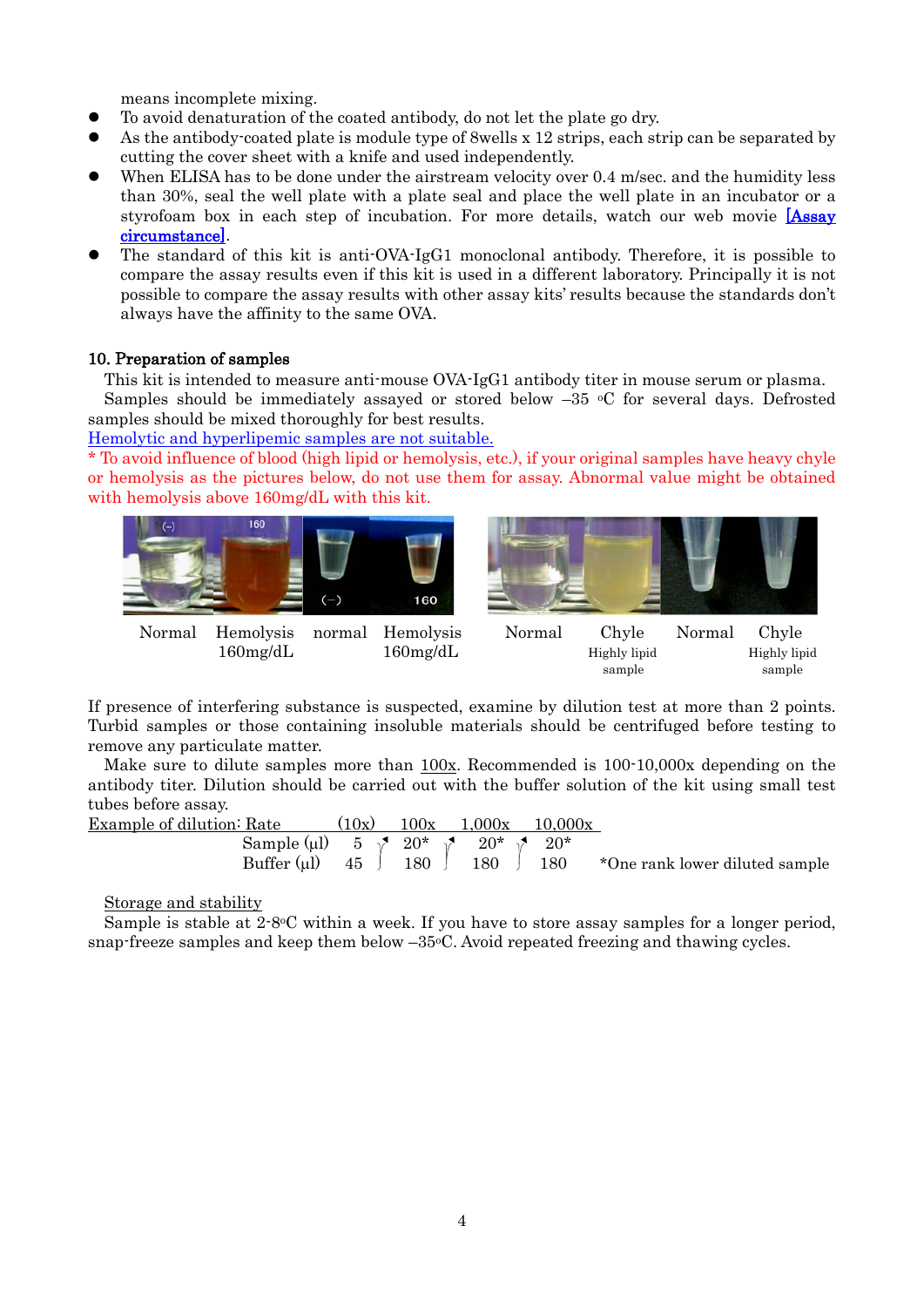## 11. Assay procedure

Remove the cover sheet of the 96 well-plate after bringing up to room temperature.

- (1) Wash the antibody coated plate (A) by filling the well with washing buffer and discard 3 times (\*②), then strike the plate upside-down onto several layers of paper towels to remove residual buffer in the wells.
- (2) Pipette 50 µl of biotin conjugated anti-mouse IgG1 antibody (D) to the designated wells. Shake the plate gently on a plate shaker. (\*③)
- (3) Pipette 10 µl of diluted samples to the wells designated for samples.
- (4) Pipette 10 µl of standards to the wells designated for standards.
- (5) Shake the plate gently on a plate shaker (\*③).
- (6) Stick a plate seal  $(*\mathbb{Q})$  on the plate and incubate for 1 hour at 20-25 °C.
- (7) Discard the reaction mixture and rinse wells as step (1).
- (8) Pipette 100  $\mu$ l of HRP-conjugated avidin solution (E) to all wells, and shake as step (5).
- (9) Stick a plate seal ( $*(4)$ ) on the plate and incubate the plate for 30 minutes at 20-25 °C.
- (10) Discard the reaction mixture and rinse wells as step (1).
- $(11)$  Pipette 100 ul of chromogenic substrate solution  $(F)$  to wells, and shake as step (5).
- (12) Stick a plate seal  $(*\mathcal{D})$  on the plate and incubate the plate for 20 minutes at 20-25 °C.
- $(13)$  Add 100 µl of the reaction stopper  $(H)$  to all wells and shake as step  $(5)$ .
- $(14)$  Measure the absorbance of each well at 450 nm (reference wavelength,  $620*nm$ ) using a plate reader within 30 minutes.

\*Refer to the page 7 for notes of  $*(2, *3)$  and  $*(4)$ .

#### 12. Calculations

- (1) Prepare a standard curve using semi-logarithmic or two-way logarithmic section paper by plotting absorbance\* (Y-axis) against anti-OVA-IgG1 concentration (mU/ml) on X-axis. Physiological or pathological situation of animals should be judged comprehensively taking other examination results into consideration.
- (2) Using the standard curve, read the anti-OVA-IgG1 concentration of a sample at its absorbance\*, and multiply the assay value by dilution factor. Though the assay range is wide enough, in case the absorbance of some samples is higher than that of the highest standard, please repeat the assay after proper dilution of samples with the buffer solution. \* We recommend the use of 3rd order regression curve for log-log plot, or 4 parameters method



Mouse ant-OVA-IgG1 assay standard curve (an example) Absorbance may change due to assay environment.

for log-normal plot in computer calculation. Clinical findings in mouse should be judged collectively considering clinical manifestation or other test results.

### 13. Performance characteristics

- Assay range
	- The assay range of the kit is  $1.88 \sim 120$  mU/ml.
- Specificity

The biotin conjugated anti-mouse IgG1 antibody of this kit is specific to mouse IgG1.

Precision of assay

Within assay variation (2 samples, 5 replicates assay.) Mean CV was less than 5 %.

● Reproducibility

 Between assay variation (3 samples, 4 days, duplicate assay) Mean CV was less than 5 % Recovery test

 Anti-mouse OVA-IgG1 was added in 3 concentrations to 2 serum samples and was assayed. The recoveries were  $92.5 \sim 103\%$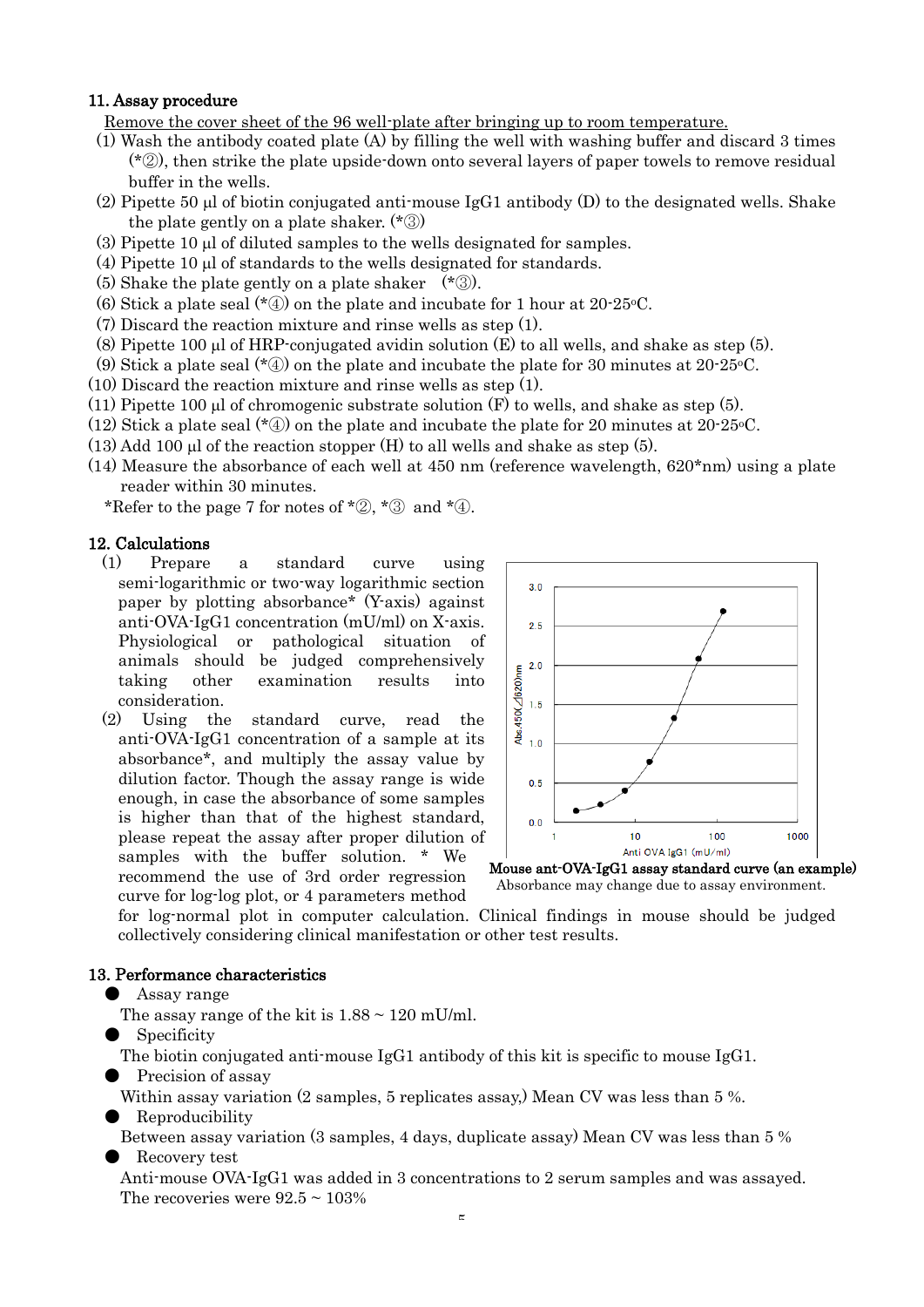## ● Dilution test

 2 serum samples were serially diluted by 3 steps. The dilution curves showed excellent linearity.  $(R^2=0.9994 \sim 0.9998)$ 

## 14. Reference assay data

 Mouse OVA-IgG1 antibody titer's mean assay value: 27.2 U/ml, SD: 1.92 U/ml Strain: BALB/c, 3 males, 8 week-old

 OVA administration: Equal volumes of alum (20mg/ml) and OVA (50µg/ml) were mixed, and 0.2ml/head of the mixture was intraperitoneally injected twice with 1 week interval, then blood sampling was made 3 weeks later.

OVA was first solubilized with 0.1M carbonate buffer pH 8.5 at a concentration of 1mg/ml, then diluted with saline to make 50µg/ml

These data should be considered as guidance only. Each laboratory should establish its own normal and pathological reference ranges for OVA-IgG1 levels independently.

## 15. Trouble shooting

● Low absorbance in all wells

Possible explanations:

- 1) The standard or samples might not be added.
- 2) Reagents necessary for coloration such as Biotin-conjugated antibody, HRP-conjugated avidin, or TMB might not be added.
- 3) Wrong reagents related to coloration might have been added. Wrong dilution of biotin-conjugated antibody or HRP-avidin conjugate.
- 4) Contamination of enzyme inhibitor(s).
- 5) Influence of the temperature under which the kits had been stored.
- 6) Excessive hard washing of the well plate.
- 7) Addition of TMB solution soon after taking out from a refrigerator might cause poor coloration owing to low temperature.
- $\bullet$  Blank OD was higher than that of the lowest standard concentration (1.88 mU/ml).
	- Possible explanations:

Improper or inadequate washing. (Change washing frequency from 3 times to 4-6 times at the constant stroke after the reaction with HRP-conjugated anti-OVA-IgG1 antibody.)

- High coefficient of variation (CV)
	- Possible explanation:
		- 1) Improper or inadequate washing.
		- 2) Improper mixing of standard or samples.
		- 3) Pipetting at irregular intervals.
- Q-1: Can I divide the plate to use it for the other testing?

 A-1: Yes, cut off the clear seal on the plate with cutter along strip. Put the residual plate, which is still the seal on, in a refrigerator soon.

● Q-2: I found 96 well-plate is empty when I opened the box.

A-2: As this kit is dried type, not preservation stabilizer is added.

For detailed FAQS and explanations, refer to "Trouble shooting and Important Points in Shibayagi's ELISA kits" on our website (http://www.shibayagi.co.jp/en/tech\_004.html).

## 16. References

Please, refer to [\[User's Publication\]](http://www.shibayagi.co.jp/en/publication.html) on our website.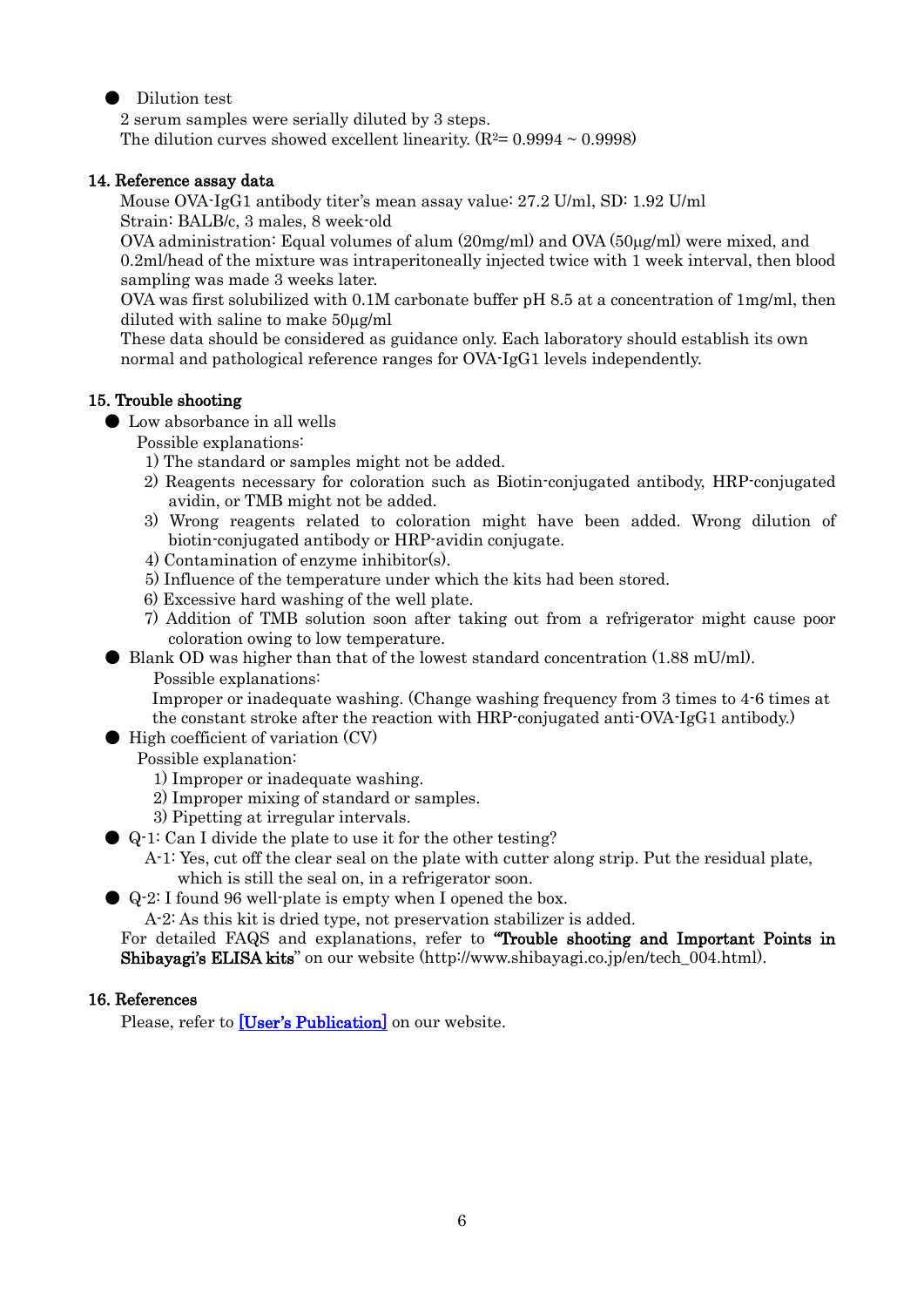## **Summary of assay procedure**  $\Box$ : Use as a check box

\*First, read this instruction manual carefully and start your assay after confirmation of details.

For more details, watch our web movie [\[ELISA by MOVIE\]](http://www.shibayagi.co.jp/en/movie.html) on our website.

 $\Box$ Bring the well-plate and all reagents to 20-25 °C for 2 hours.

 $\Box$ Concentrated washing buffer must be diluted to 10 times by purified water.

□Standard solution dilution example:

| Concentration $(mU/ml)$                             | 120 | 60 | 30 | 15 | 7.5.                                                                                                               |                            |    |    |
|-----------------------------------------------------|-----|----|----|----|--------------------------------------------------------------------------------------------------------------------|----------------------------|----|----|
| orig.sol. 10 $\sqrt{\ }$<br>Std. solution $(\mu l)$ |     |    |    |    | $50^*$ $\uparrow$ $50^*$ $\uparrow$ $50^*$ $\uparrow$ $50^*$ $\uparrow$ $50^*$ $\uparrow$ $50^*$ $\uparrow$ $50^*$ |                            |    |    |
| Buffer solution<br>(u)                              | 90  | 50 | 50 | 50 | 50 <sub>1</sub>                                                                                                    | 50                         | 50 | 50 |
|                                                     |     |    |    |    |                                                                                                                    | *One rank higher standard. |    |    |

 $\Box$ Make the positive control.

 $\Box$ Dilute biotin-conjugated anti-mouse IgG1 antibody to  $100x$  with buffer returned to 20-25 °C.

|              |                                                                              |             | <u>Precautions &amp; related infor</u>           |  |  |  |
|--------------|------------------------------------------------------------------------------|-------------|--------------------------------------------------|--|--|--|
|              | OVA-coated 96 well-plate (Dried-plate)                                       |             |                                                  |  |  |  |
| $\Box$       | $\downarrow$ Washing 3 times (*2)                                            |             | $*(6)$                                           |  |  |  |
| $\Box$       | Biotin-conjugated anti-mouse IgG1 antibody                                   | $50 \mu$    | $*$ [Handling of pipetting]                      |  |  |  |
| $\Box$       | $\downarrow$ Shaking(*③)                                                     |             |                                                  |  |  |  |
| $\Box$       | Diluted Samples / Standards                                                  | $10 \mu$    | <u>*7 [Handling of pipetting]</u>                |  |  |  |
| $\Box$       | $\downarrow$ Shaking(*③), Incubation for 1 hour at 20-25 °C. (Standing(*④))  |             | <u>*8 [Assay circumstance]</u>                   |  |  |  |
| $\Box$       | Dilute HRP-conjugated avidin $(E)$ to $100x$ with buffer $(C)$ returned      |             |                                                  |  |  |  |
|              | to 20-25 °C.                                                                 |             |                                                  |  |  |  |
| $\Box$       | $\downarrow$ Washing 3 times (*2)                                            |             | $*(6)$                                           |  |  |  |
| $\Box$       | HRP-conjugated avidin                                                        | $100 \mu l$ | $*$ [Handling of pipetting]                      |  |  |  |
| $\Box$       | $\downarrow$ Shaking(*③), Incubation for 30 mins at 20-25 °C. (Standing(*④)) |             | <u>*8 [Assay circumstance]</u>                   |  |  |  |
| $\Box$       | $\downarrow$ Washing 3 times (*2)                                            |             | $*(6)$                                           |  |  |  |
|              |                                                                              |             | After dispense, the color                        |  |  |  |
| $\mathbf{L}$ | Chromogenic substrate (TMB)                                                  | $100 \mu$   | turns to blue depending on                       |  |  |  |
|              |                                                                              |             | the concentration.                               |  |  |  |
| $\Box$       | $\downarrow$ Shaking(*3), Incubation for 20 mins at 20-25 °C. (Standing(*4)) |             | <u><i>*</i><sub>8</sub> [Assay circumstance]</u> |  |  |  |
|              |                                                                              |             | After dispense, the color                        |  |  |  |
|              | Reaction stopper $(1M H_2SO_4)$                                              | $100 \mu$   | turns to yellow depending                        |  |  |  |
|              |                                                                              |             | on the concentration.                            |  |  |  |
| $\mathbf{L}$ | $\downarrow$ Shaking(*③)                                                     |             | Immediately shake.                               |  |  |  |
|              |                                                                              |             | Ref. wave cancels the dirt in                    |  |  |  |
|              | Measurement of absorbance $(450nm, Ref 620nm (* 5))$                         |             | the back of plate.                               |  |  |  |

\*②After dispensing wash buffer to wells, lightly shake the plate on your palm for 10 sec and remove the buffer. Guideline of washing volume: 300µl/well for an automatic washer and for a pipette if the washing buffer is added by pipette. In case of washing by using 8 channel pipette, sometimes the back ground tends to be high. If so, change washing frequency from 3 times to 4-6 times at the constant stroke after the reaction with HRP conjugated streptavidin.

Standard of plate-washing pressure: 5-25ml/min. (Adjust it depending on the nozzle's diameter.) Refer to our web movie **[Washing of microplate]**.

\*③Guideline of shaking: 600-1,200rpm for 10 seconds x 3 times.

\*④Seal the plate during the reaction after shaking. Peel off the protective paper from the seal and stick the seal on the plate. Do not reuse the plate seal used once.

\*⑤600-650 nm can be used as reference wavelength.

\*⑥After removal of wash buffer, immediately dispense the next reagent.

\*⑦Refer to our web movie [\[Handling of pipetting\].](http://www.shibayagi.co.jp/en/movie_004.html)

\*⑧Refer to our web movie [\[Assay circumstance\].](http://www.shibayagi.co.jp/en/movie_008.html)